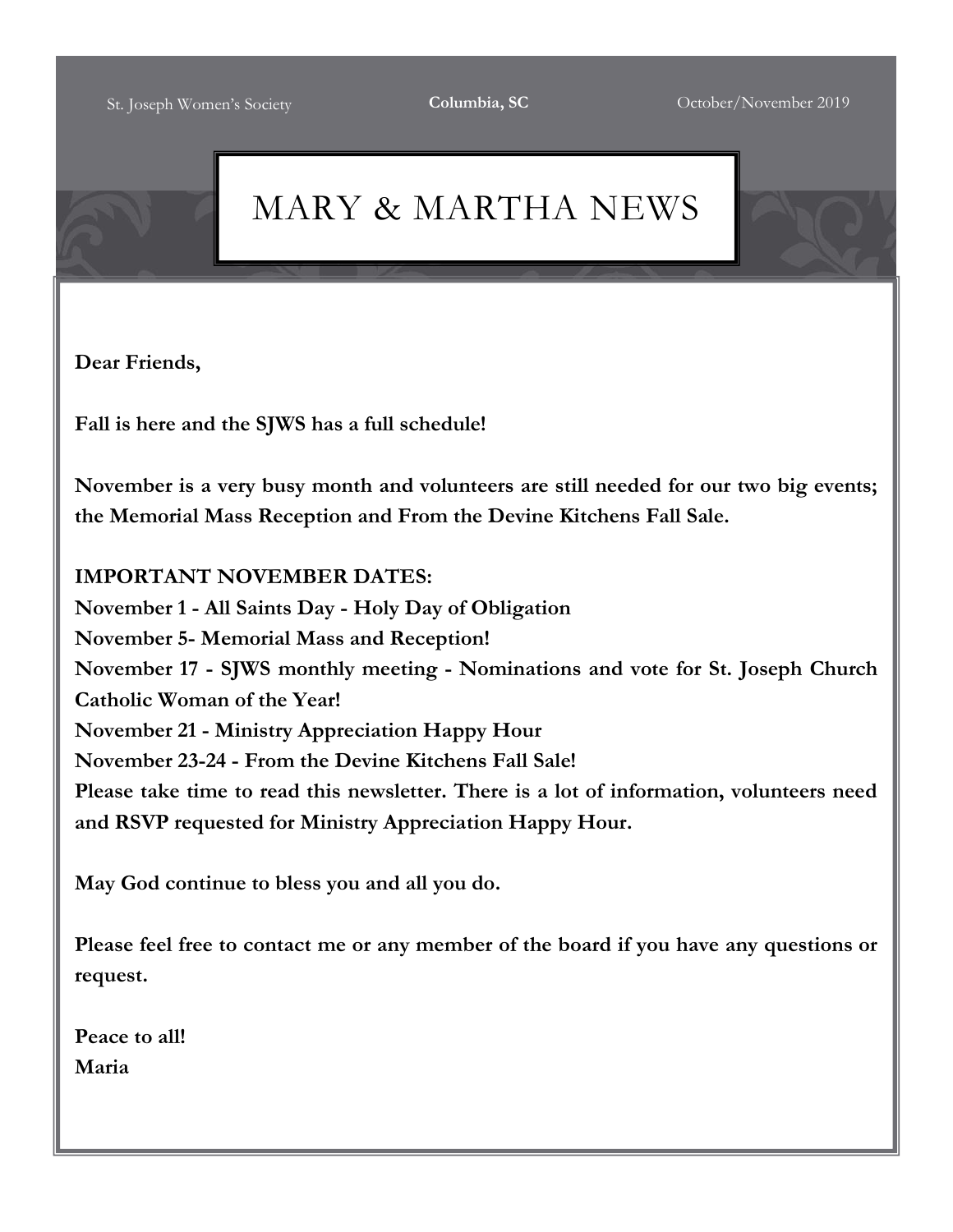**PLEASE CONTACT LIBIT WOODINGTON to volunteer to help with this reception....**

## **ST. JOSEPH CHURCH**

### **ANNUAL MASS OF**

#### **REMEMBRANCE**

**Tuesday, November 5 at 6:00 PM**

**We will honor our deceased parishioners and especially recognize those who have passed away this past year.**

**Please join us after the Mass**

**for a reception in the Donor Hall (Ministries and Administration Building) hosted by**

**St. Joseph's Women's Society**

**and the Knights of Columbus, Council #12554.**



**St. Joseph Church Catholic Woman of the Year!**

**It's that time of the year when the SJWS members nominate and vote for the St. Joseph Church Catholic Woman of the Year.**

**Nominations and voting will take place at the SJWS November 17 meeting. Please take time to attend this** 

**meeting so you can vote to give one of our members this very special honor.**

**The St. Joseph Catholic Woman of the Year will go on to compete with Affiliate winners in the Columbia Deanery for the Deanery Catholic Woman of the Year. That in turn can lead to State and National Catholic Woman of the Year.**

The Saint Joseph Women's Society are friends in faith who share the Gospel; serve the parish, community, and world; and mold strong Catholic women leaders.